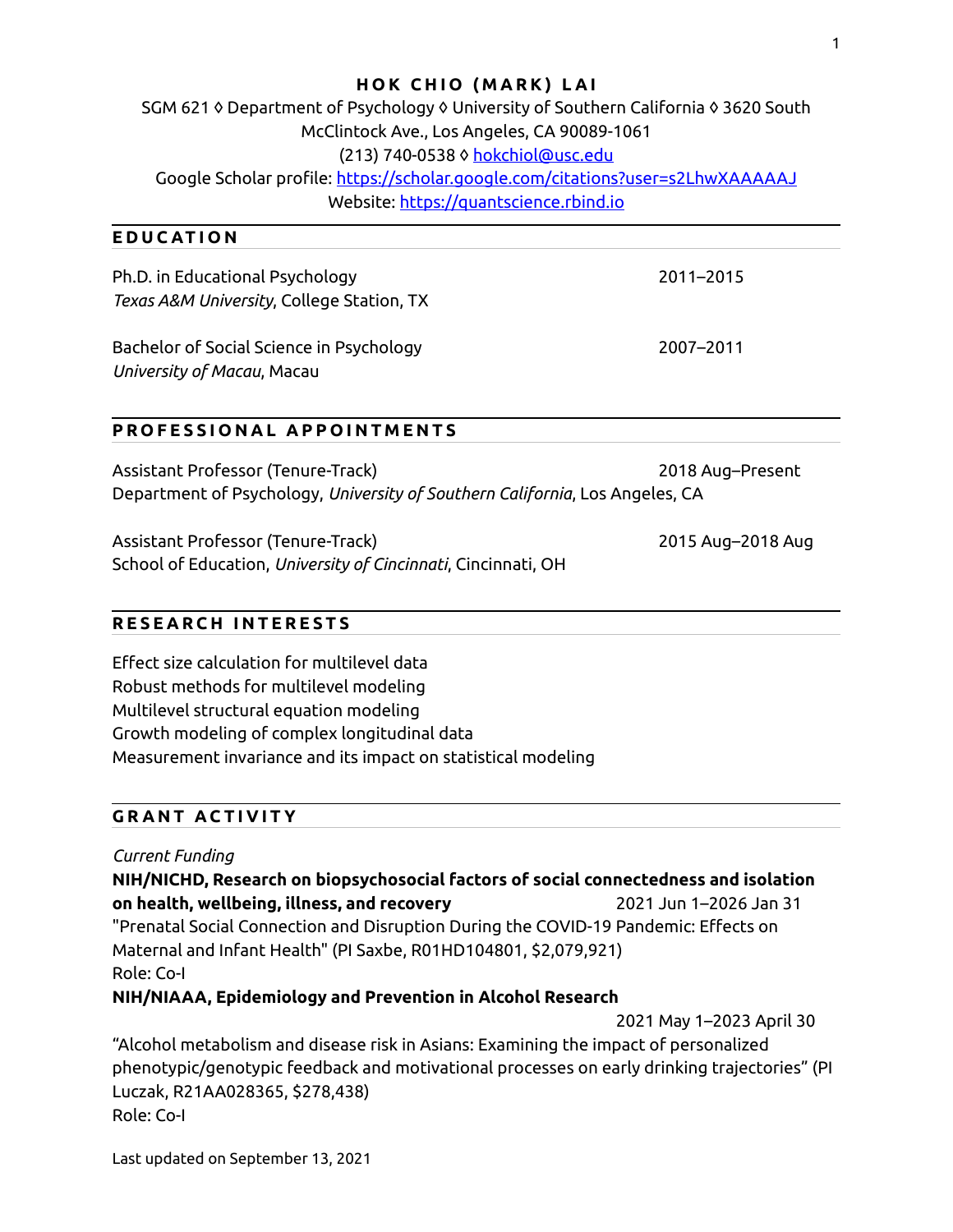| <b>Spencer Foundation</b><br>"The Impact of Ignoring Parameter Uncertainty on Sample-Size Planning for Cluster-<br>Randomized and Multisite Randomized Trials" (PI Lai, \$49,796)<br>Department of Health and Human Services, Office of Population Affairs (Pregnancy<br><b>Prevention Research Grants)</b><br>"Secondary Data Analysis of Effective TPP Programs: Setting, Youth Context, and<br>Characteristics" (PI Clark, PHEPA000003, \$2,200,490)<br>Role: PI of Subcontract (\$149,049) | 2021 Jan 1-2022 June 30<br>2020 Sep 30-2022 Sep 29 |
|------------------------------------------------------------------------------------------------------------------------------------------------------------------------------------------------------------------------------------------------------------------------------------------------------------------------------------------------------------------------------------------------------------------------------------------------------------------------------------------------|----------------------------------------------------|
| Department of Defense, Army Research Institute                                                                                                                                                                                                                                                                                                                                                                                                                                                 | 2020 Aug 7-2022 Aug 6                              |
| "Developing a Multidimensional Psychometric Framework on the Impact of Item Bias on<br>Classification" (PI Lai, \$104,382)                                                                                                                                                                                                                                                                                                                                                                     |                                                    |
| National Institutes of Health, Promoting Research on Music and Health: Fundamentals                                                                                                                                                                                                                                                                                                                                                                                                            |                                                    |
| and Applications (R21)                                                                                                                                                                                                                                                                                                                                                                                                                                                                         | 2019 Sep 15-2021 Aug 31                            |
| "Music Training, Bilingualism and Executive Functioning" (PI Assal Habibi, 1R21NS114592-01,<br>\$247,500)<br>Role: Co-I                                                                                                                                                                                                                                                                                                                                                                        |                                                    |
| <b>Prior Funding</b>                                                                                                                                                                                                                                                                                                                                                                                                                                                                           |                                                    |
| <b>McRel International</b>                                                                                                                                                                                                                                                                                                                                                                                                                                                                     | 2018 Aug 1-2021 Jun 30                             |
| Evaluation of "Identity-Based Motivation Journey to Academic Success." (Original grant<br>funded by Department of Education, Investing in Innovation Fund [i3] Development Grants,<br>Co-PIs: Katie Anderson and Daphna Oyserman, Award No. U411C150011)<br>Role: PI (External Evaluator; Subaward \$176,418)                                                                                                                                                                                  |                                                    |
| National Science Foundation, Research on Learning in Formal and Informal Settings                                                                                                                                                                                                                                                                                                                                                                                                              |                                                    |
| (1908630)                                                                                                                                                                                                                                                                                                                                                                                                                                                                                      | 2019 July 15-2020 July 14                          |
| "Developing and Validating Early Assessments of College Readiness: Differential Effects for<br>Underrepresented Groups, Optimal Timing of Assessments, and STEM-specific Indicators" (PI:<br>Gregory Palardy)                                                                                                                                                                                                                                                                                  |                                                    |
| Role: PI for subaward<br>Status: Funded (Subaward \$6,000)                                                                                                                                                                                                                                                                                                                                                                                                                                     |                                                    |
| <b>University Research Council</b>                                                                                                                                                                                                                                                                                                                                                                                                                                                             |                                                    |
| AHSS Faculty Research and Scholarship Stipend Awards<br>University of Cincinnati<br>"Impact of Measurement Bias on the Validity of Intervention Studies" (\$10,000)                                                                                                                                                                                                                                                                                                                            | 2017                                               |
| Role: PI<br>Status: Funded                                                                                                                                                                                                                                                                                                                                                                                                                                                                     |                                                    |
| <b>Vice President for Research Award</b><br>University of Cincinnati, \$30,500                                                                                                                                                                                                                                                                                                                                                                                                                 | 2016-2018                                          |

## **P U B L I C AT I O N S**

(\* indicates student author)

47. **Lai, M. H. C.**, & \*Zhang, Y. (accepted, 2021 September 3). Classification accuracy of multidimensional tests: Quantifying the impact of noninvariance. *Structural Equation Modeling*. Manuscript accepted for publication.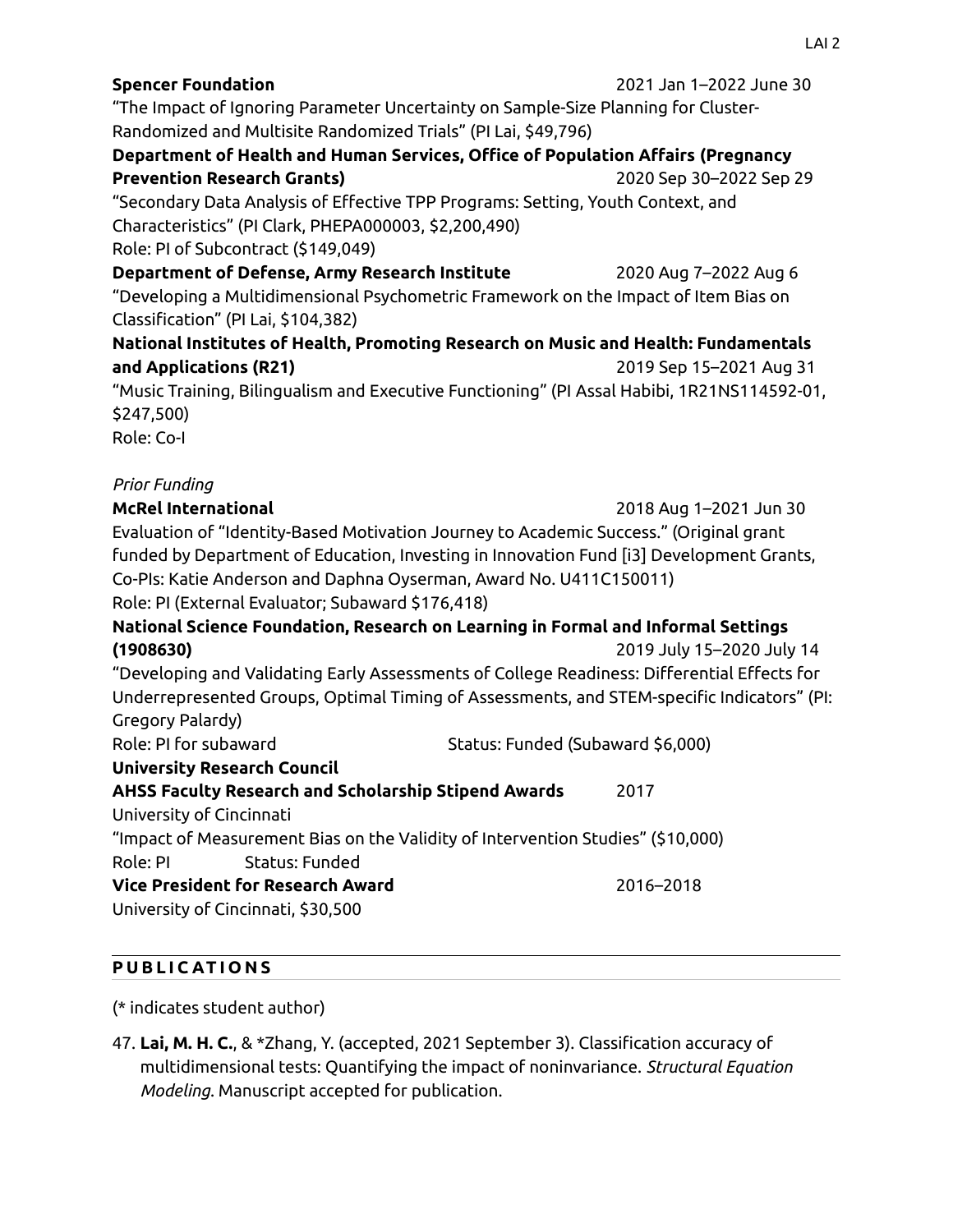- 46. **Lai, M. H. C.**, & \*Hsiao, Y.-Y. (accepted, 2021 April 12). Two-stage path analysis with definition variables. *Psychological Methods*. Manuscript accepted for publication.
- 45. Guo, Y., Dynia, J. M., & **Lai, M. H. C.** (2021). Early childhood special education teachers' selfefficacy: Links to children's literacy learning. *Early Childhood Research Quarterly, 54*(1), 153–163. https://doi.org/10.1016/j.ecresq.2020.09.002
- 44. \*Hsiao, Y.-Y., Kwok, O., & **Lai, M. H. C.** (2021). Modeling measurement errors of the exogenous composites from congeneric measures in interaction models. *Structural Equation Modeling, 28*(2), 250–260. https://doi.org/10.1080/10705511.2020.1782206
- 43. Ji, Y.\*, Luo, W., **Lai, M. H. C.**, Yoon, M., Chen, L.-S., & Kwok. (2021). Model-selection-based approaches to identifying the optimal number of factors in multilevel exploratory factor analysis. *Structural Equation Modeling*. Advance online publication. https://doi.org/10.1080/10705511.2021.1916394
- 42. **Lai, M. H. C.** (2021). Adjusting for measurement noninvariance with alignment optimization in growth modeling. *Multivariate Behavioral Research*. Advance online publication. https://doi.org/10.1080/00273171.2021.1941730
- 41. **Lai, M. H. C.** (2021). Bootstrap confidence interval for multilevel standardized effect size. *Multivariate Behavioral Research*, *56*(4), 558–578. https://doi.org/10.1080/00273171.2020.1746902
- 40. **Lai, M. H. C.** (2021). Composite reliability of multilevel data: It's about observed scores and construct meanings. *Psychological Methods, 26*(1), 90–102. https://doi.org/10.1037/met0000287
- 39. **Lai, M. H. C.**, \*Liu, Y., & \*Tse, W. W. (2021). Adjusting for partial invariance in latent parameter estimation: Comparing forward specification search and approximate invariance methods. *Behavior Research Methods*. Advance online publication. https://doi.org/10.3758/s13428-021-01560-2
- 38. \*Tilley, J. L., Huey, S. J., Jr., Farver, J. M., **Lai, M. H. C.**, & \*Wang, C. X., & (2021). The immigrant paradox in the problem behaviors of youth in the United States: A metaanalysis. *Child Development, 92*(2), 502–516. https://doi.org/10.1111/cdev.13542
- 37. Zhao, A., Guo, Y., Sun, S., **Lai, M. H. C.**, Breit-Smith, A., & Li, M. (2021). The contributions of language skills and comprehension monitoring to Chinese reading comprehension: A longitudinal investigation. *Frontiers in Psychology, 12*. https://doi.org/10.3389/fpsyg.2021.625555
- 36. \*Atari, M., **Lai, M. H. C.**, & Dehghani, M. (2020). Sex differences in moral judgements across 67 countries. *Proceedings of the Royal Society B, 287*(1937). https://doi.org/10.1098/rspb.2020.1201
- 35. Bae, C., & **Lai, M. H. C.** (2020). Opportunities to participate in science learning and student engagement: A mixed methods approach to examining person and context factors. *Journal of Educational Psychology, 112*(6), 1128–1153. https://doi.org/10.1037/edu0000410
- 34. Li, N., Yong, J., Tsai, M.-H., **Lai, M. H. C.**, Lim, A. Y. Y., & Ackerman, J. M. (2020). Confidence is sexy and it can be trained: Examining male social confidence in initial, opposite-sex interactions. *Journal of Personality, 88*(6), 1235–1251. https://doi.org/10.1111/jopy.12568
- 33. Landmark, L. J., Ju, S., Greene, G., & **Lai, M. H. C.** (2020). Evaluating special educator and transition personnel knowledge and skills for working with diverse families and students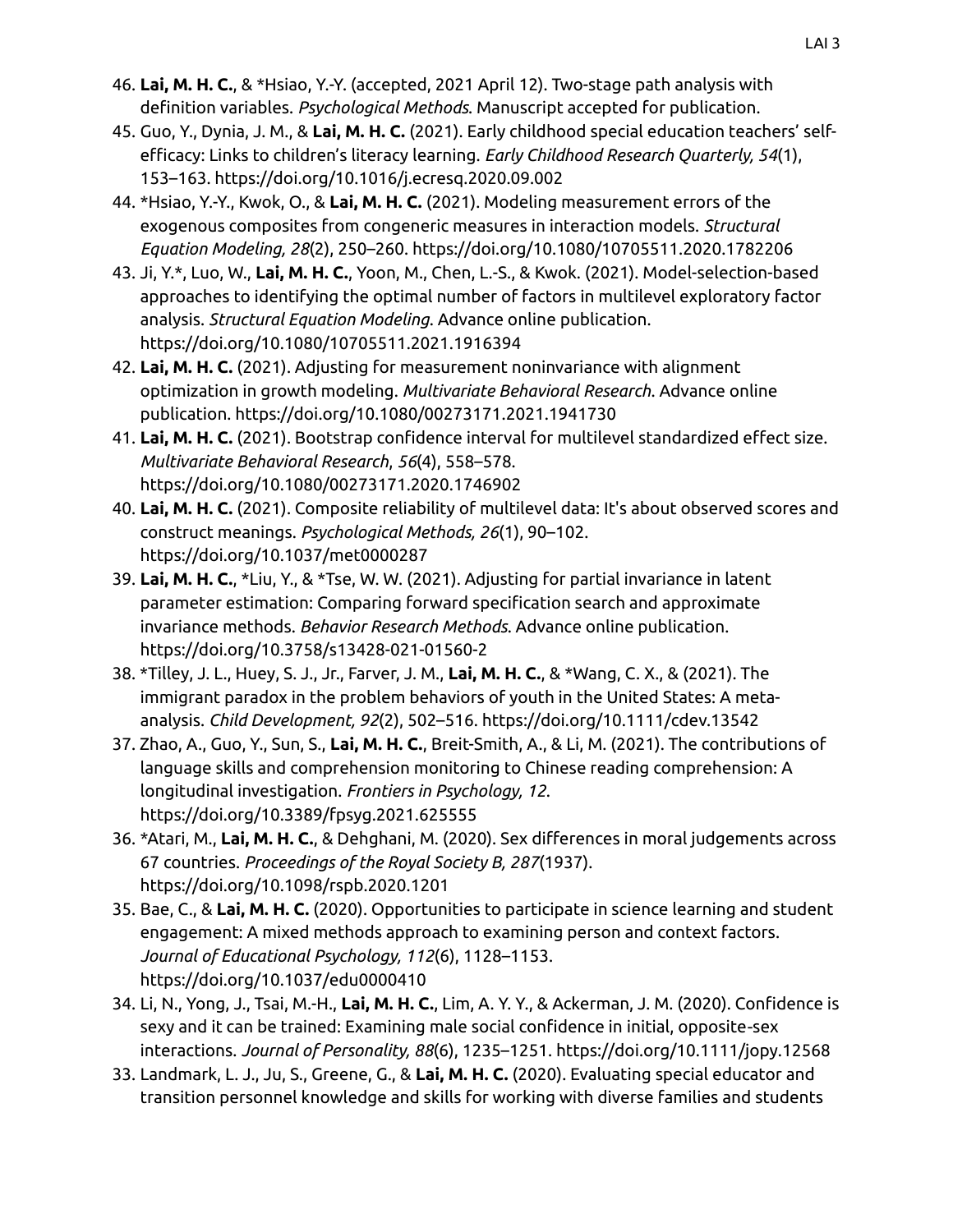during the transition process: Preliminary development and validation of an assessment instrument. *Journal of Vocational Rehabilitation, 52*, 317–331. https://doi.org/10.3233/JVR-201080

- 32. Wu, A. M. S., **Lai, M. H. C.**, Lau, J. T. F., & Walden, D. L. (2020). Incidence of probable depression and its predictors among Chinese secondary school students. *International Journal of Mental Health and Addiction, 18*, 1652–1667. https://doi.org/10.1007/s11469- 020-00379-w
- 31. **Lai, M. H. C.** (2019). The effect of omitting a crossed factor for balanced and unbalanced crossed-classified data. *Journal of Educational and Behavioral Statistics, 48*, 448–472. <https://10.3102/1076998619843168>
- 30. **Lai, M. H. C.**, Richardson, G. B., & Mak, H. W. (2019). Quantifying the impact of partial measurement invariance for addiction research. *Addictive Behaviors, 94*, 50–56. <https://doi.org/10.1016/j.addbeh.2018.11.029>
- 29. Nation, D. A., \*Ho, J. K., Dutt, S., Han, S. D., & **Lai, M. H. C**. (2019). Neuropsychological decline improves prediction of dementia beyond AD biomarker and MCI diagnoses. *Journal of Alzheimer's Disease, 69*, 1171–1182. https://doi.org/10.3233/JAD-180525
- 28. \*Chen, C.-C., Richardson, G. B., **Lai, M. H. C.**, Dai, C.-L., & Hays, D. (2018). Development and cross-cultural validity of a Brief Measure of Separation-Individuation. *Journal of Child and Family Studies, 27*, 2797–2810.<https://doi.org/10.1007/s10826-018-1140-2>
- 27. Chio, F. H. N., **Lai, M. H. C.**, & Mak, W. W. S. (2018). Development of Nonattachment Scale— Short Form (NAS-SF) using item response theory. *Mindfulness, 9*, 1299–1308. https://doi.org/10.1007/s12671-017-0874-z
- 26. \*Hsiao, Y., & **Lai, M. H. C.** (2018). The impact of partial measurement invariance on testing moderation for single and multi-level data. *Frontiers in Psychology, 9*. https://doi.org/10.3389/fpsyg.2018.00740
- 25. \*Hsiao, Y., Kwok, O., & **Lai, M. H. C.** (2018). Evaluation of two methods for modeling measurement errors when testing interaction effects with observed composite scores. *Educational and Psychological Measurement, 78*, 181–202. https://doi.org/10.1177/0013164416679877
- 24. Kwok, O., **Lai, M. H. C.**, Tong, F., Lara-Alecio, R., Irby, B. J., Yoon, M., & Yeh, Y.-C. (2018). Analyzing complex longitudinal data in educational research: A demonstration with Project English Language and Literacy Acquisition (ELLA) data using xxM. *Frontiers in Psychology, 9*.<https://doi.org/10.3389/fpsyg.2018.00790>
- 23. **Lai, M. H. C.**, Kwok, O., \*Hsiao, Y., & Qian, C. (2018). Finite population correction for twolevel hierarchical linear modeling. *Psychological Methods, 23*, 94–112. https://doi.org/10.1037/met0000137
- 22. Yoon, M., & **Lai, M. H. C.** (2018). Testing factorial invariance with unbalanced samples. *Structural Equation Modeling: A Multidisciplinary Journal, 25*, 201–213. https://doi.org/10.1080/10705511.2017.1387859
- 21. Clemens, N. H., Lai, M. H. C., Burke, M. D., & Wu, J. (2017). Interrelations of growth in letter naming and sound fluency in kindergarten and implications for subsequent reading fluency. *School Psychology Review, 46*, 272–287. https://doi.org/10.17105/SPR-2017-0032.V46-3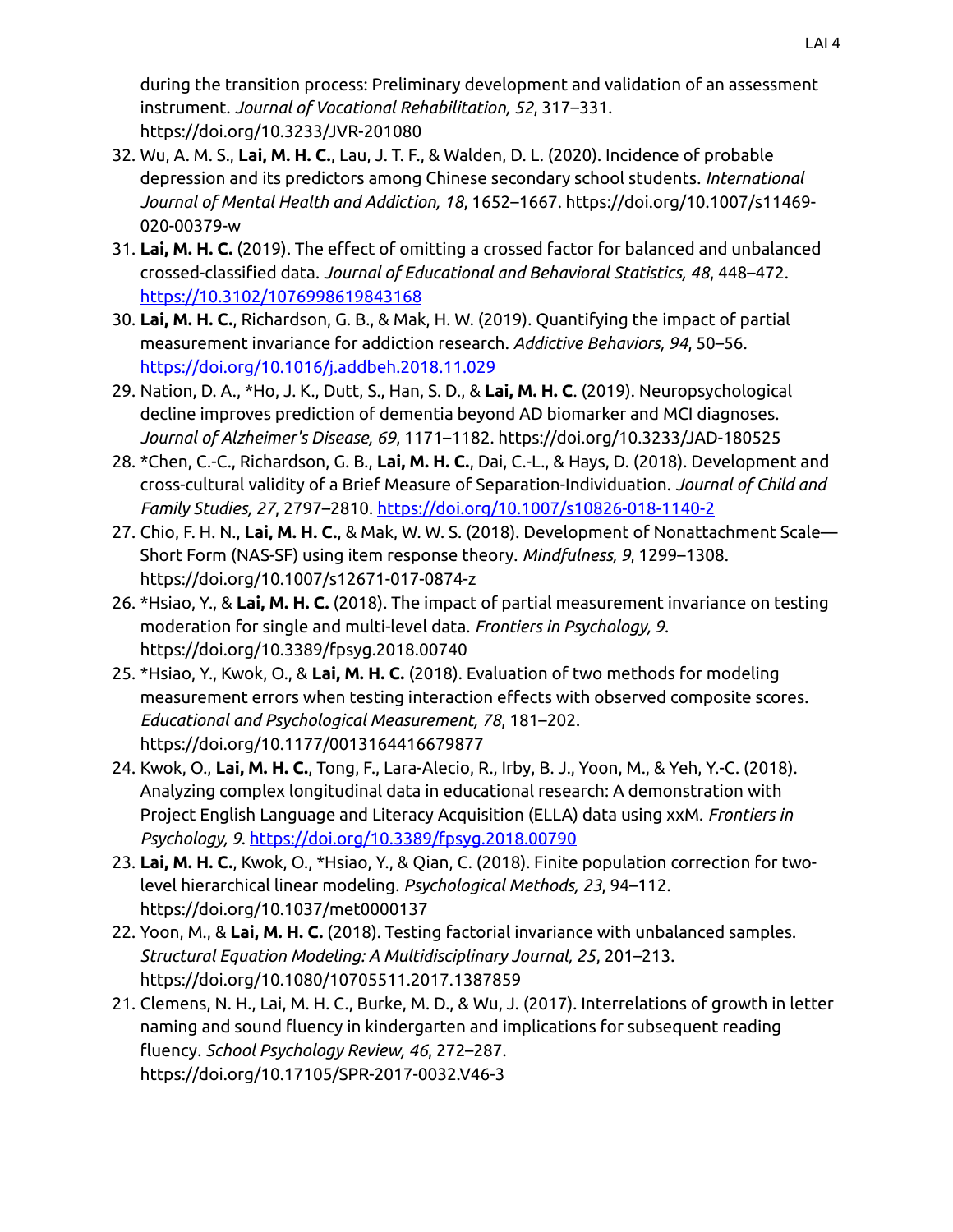- 20. **Lai, M. H. C.**, & \*Zhang, J. (2017). Evaluating fit indices for multivariate *t*-based structural equation modeling with data contamination. *Frontiers in Psychology, 8*. https://doi.org/10.3389/fpsyg.2017.01286
- 19. **Lai, M. H. C.**, Kwok, O., Yoon, M., & \*Hsiao, Y. (2017). Understanding the impact of partial factorial invariance on selection accuracy: An R script. *Structural Equation Modeling: A Multidisciplinary Journal, 24*, 783–799. https://doi.org/10.1080/10705511.2017.1318703
- 18. Richardson, G. B., Dariotis, J. K., & **Lai, M. H. C.** (2017). From environment to mating competition and Super-K in a predominantly urban sample of young adults. *Evolutionary Psychology, 15*. https://doi.org/10.1177/1474704916670165
- 17. Richardson, G. B., Sanning, B. K., **Lai, M. H. C.**, Copping, L., Hardesty, P. H., & Kruger, D. J. (2017). On the psychometric study of human life history strategies: State of the science and evidence of two independent dimensions. *Evolutionary Psychology, 15*. https://doi.org/10.1177/1474704916666840
- 16. Wu, A. M. S., **Lai, M. H. C.**, Yu, S., Lau, J. T. F., & Lei, M.-w. (2017). Motives for Online Gaming Questionnaire: Its psychometric properties and correlation with Internet gaming disorder symptoms among Chinese people. *Journal of Behavioral Addictions, 6*, 11–20. https://doi.org/10.1556/2006.6.2017.007
- 15. Kim, M., Kwok, O., Yoon, M., Willson, V. L., & **Lai, M. H. C.** (2016). Specification search for identifying the correct mean trajectory in polynomial latent growth models. *Journal of Experimental Education, 84*, 307–329. https://doi.org/10.1080/00220973.2014.984831
- 14. **Lai, M. H. C.**, & Kwok, O. (2016). Estimating standardized effect sizes for two-and threelevel partially nested data. *Multivariate Behavioral Research, 51*, 740–756. https://doi.org/10.1080/00273171.2016.1231606
- 13. McCord, C. E., Elliott, T. R., Berry, J. W., Underhill, A. T., Fine, P. R., & **Lai, M. H. C.** (2016). Trajectories of happiness five years following medical discharge for traumatic disability: Differences between insider and outsider perspectives. *Journal of Happiness Studies, 17*, 553–567. https://doi.org/10.1007/s10902-014-9610-8
- 12. Wu, A. M. S., & **Lai, M. H. C.**, Tong, K., & Yu, M. S. (2016). Psychological correlates of disordered gambling tendencies among Chinese high school and undergraduate students. *International Journal of Mental Health and Addiction, 14*, 322–336. https://doi.org/10.1007/s11469-016-9632-z
- 11. **Lai, M. H. C.** & Kwok, O. (2015). Examining the rule of thumb of not using multilevel modeling: The "design effect smaller than two rule". *Journal of Experimental Education, 83*, 423–438. https://doi.org/10.1080/00220973.2014.907229
- 10. **Lai, M. H. C.**, Wu, A. M. S., & Tong, K. (2015). Validation of the Gambling Refusal Self-Efficacy Questionnaire for Chinese undergraduate students. *Journal of Gambling Studies, 31*, 243–256. https://doi.org/10.1007/s10899-013-9412-7
- 9. **Lai, M. H. C.** & Yoon, M. (2015). A modified comparative fit index for factorial invariance studies. *Structural Equation Modeling: A Multidisciplinary Journal, 22*, 236–248. https://doi.org/10.1080/10705511.2014.935928
- 8. Wu, A. M. S., **Lai, M. H. C.**, & Tong, K. (2015). Internet gambling among community adults and university students in Macao. *Journal of Gambling Studies, 31*, 643–657. https://doi.org/10.1007/s10899-014-9451-8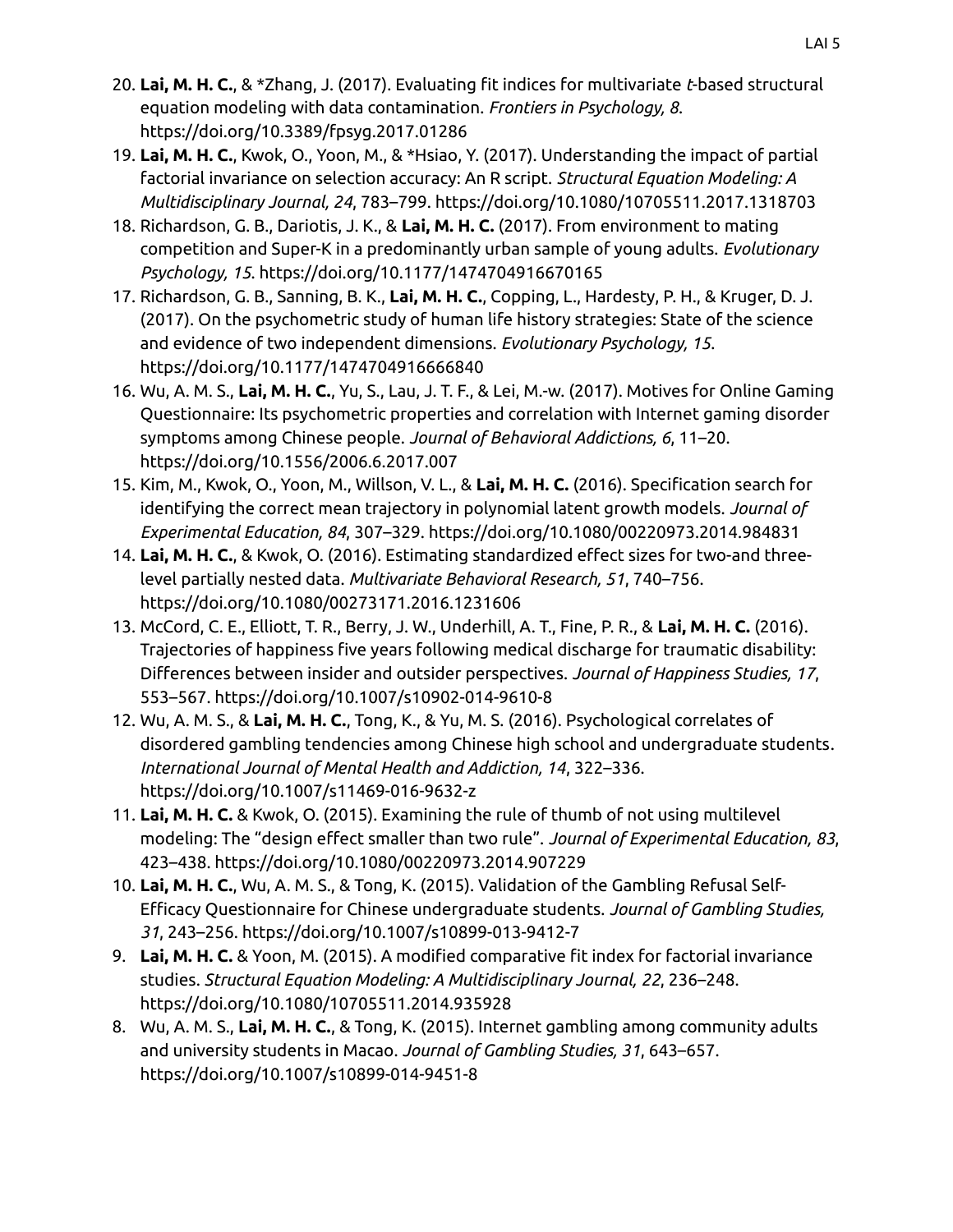- 7. Hernandez, C. L., Elliott, T. R., Berry, J. W., Underhill, A. T., Fine, P. R., & **Lai, M. H. C.** (2014). Trajectories of life satisfaction: Five years after medical discharge for traumatically acquired disability. *Rehabilitation Psychology, 59*, 183–192. https://doi.org/10.1037/a0035887
- 6. **Lai, M. H. C.** & Kwok, O. (2014). Standardized mean differences in two-level cross-classified random effect models. *Journal of Educational and Behavioral Statistics, 39*, 282–302. https://doi.org/10.3102/1076998614532950
- 5. Wu, A. M. S., **Lai, M. H. C.**, & Chan, I. T. (2014). Coaching behaviors, satisfaction of needs, and intrinsic motivation among Chinese university athletes. *Journal of Applied Sport Psychology, 26*, 334–348. https://doi.org/10.1080/10413200.2014.888107
- 4. Wu, A. M. S., **Lai, M. H. C.**, & Tong, K. (2014). Gambling Disorder: Estimated prevalence rates and risk factors in Macao. *Psychology of Addictive Behaviors, 28*, 1190–1197. https://doi.org/10.1037/a0037603
- 3. **Lai, M. H. C.**, Ren, M. Y. W., Wu, A. M. S., & Hung, E. P. W. (2013). Motivation as mediator between national identity and intention to volunteer. *Journal of Community and Applied Social Psychology, 23*, 128–142. https://doi.org/10.1002/casp.2108
- 2. Wu, A. M. S., **Lai, M. H. C.**, Tong, K., & Tao, V. Y. K. (2013). Chinese attitudes, norms, behavioral control and gambling involvement in Macao. *Journal of Gambling Studies, 29*, 749–763. https://doi.org/10.1007/s10899-012-9344-7
- 1. Chu, Y., **Lai, M. H. C.**, Xu, Y., & Zhou, Y. (2012). Test review: Advanced Clinical Solutions for the WAIS-IV and WMS-IV. *Journal of Psychoeducational Assessment, 30*, 520–524. https://doi.org/10.1177/0734282912442868

## **B O O K C H A P T E R S**

- 2. **Lai, M. H. C.**, & Yoon, M. (2021). *Partial Factorial Invariance*. In B. B. Frey (Ed.), *The SAGE Encyclopedia of Research Design*.
- 1. **Lai, M. H. C.** & Tong, K. K. (2011). 媒體使用與評價 [Media usage and evaluation]. In F. M. Cheung, S. L. Wong, P. S. Wan, & V. Zheng (Eds.), *The new face of Macau: Ten years of development and changes* (pp. 285–308). Hong Kong, China: Hong Kong Institute of Asia-Pacific Studies, The Chinese University of Hong Kong.

# **C O N F E R E N C E P R E S E N TAT I O N S**

- 51. \*Zhang, G., \*Yue, H., & **Lai, M. H. C.** (2021, July 19-23). *A systematic review of measurement invariance research of the CES-D across gender* [Poster presentation]. Virtual conference of the Psychometric Society (IMPS) due to covid-19. https://www.psychometricsociety.org/sites/main/files/file-attachments/ imps 2021 virtual schedule.pdf
- 50. \*Zhang, Y. & **Lai, M. H. C.** (2021, July 19-23). *Classification Accuracy of multidimensional tests: Quantifying the impact of noninvariance* [Oral presentation]. Virtual conference of the Psychometric Society (IMPS) due to covid-19. https://www.psychometricsociety.org/sites/main/files/file-attachments/ imps 2021 virtual schedule.pdf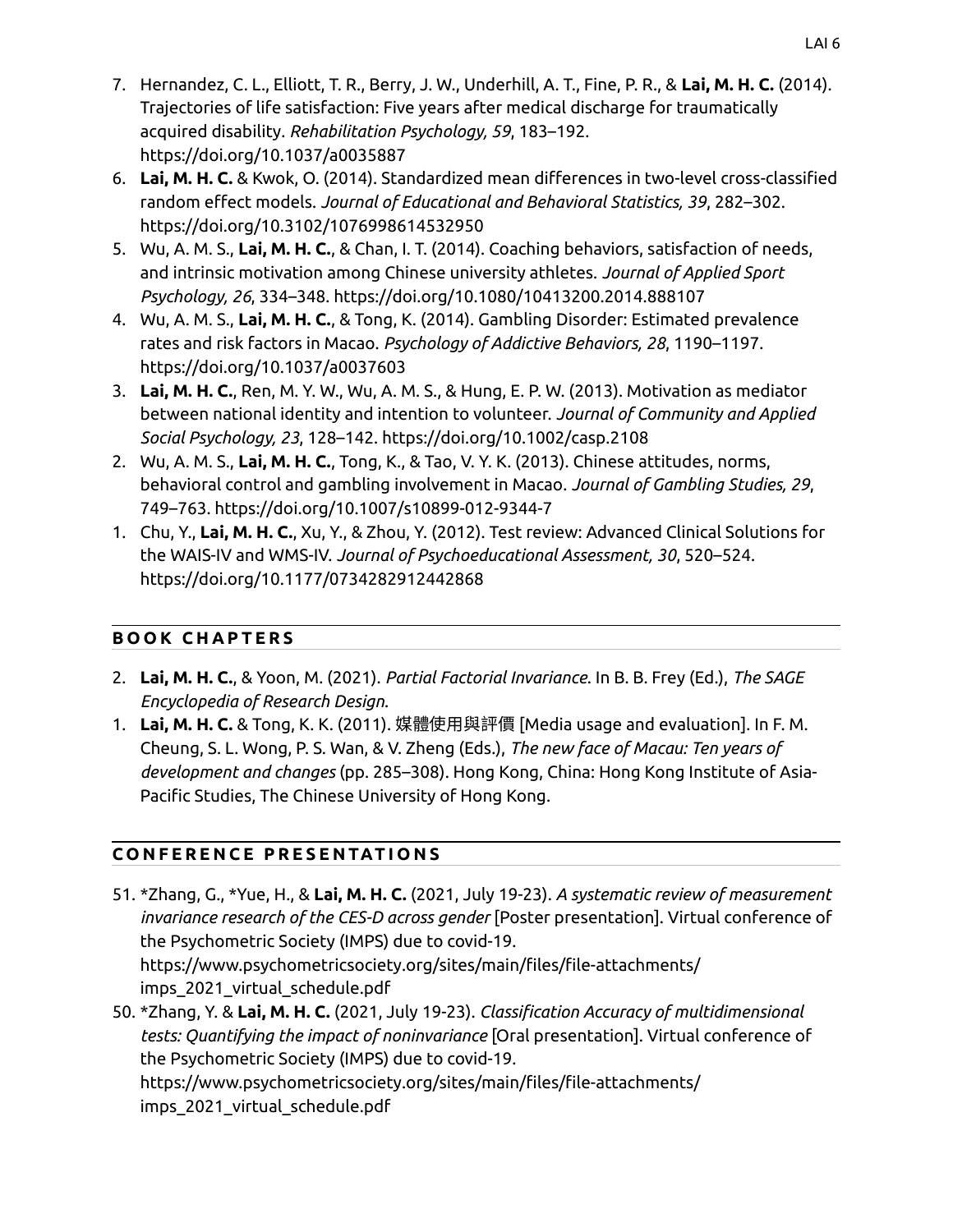- 49. \*Tse, W. W. & **Lai, M. H. C.** (2021, July 19-23). *Incorporating uncertainty in design parameters: A hybrid classical-Bayesian power analysis approach for two-level cluster randomized trials* [Oral presentation]. Virtual conference of the Psychometric Society (IMPS) due to covid-19. https://www.psychometricsociety.org/sites/main/files/fileattachments/imps\_2021\_virtual\_schedule.pdf
- 48. **Lai, M. H. C.**, Ji, F., & Chen, S. (2021, July 19-23). *Obtaining reliability for daily diary data using multilevel factor analysis* [Oral presentation]. Virtual conference of the Psychometric Society (IMPS) due to covid-19. https://www.psychometricsociety.org/sites/main/files/fileattachments/imps\_2021\_virtual\_schedule.pdf
- 47. Lopez, N. V., **Lai, M. H. C.**, Yang C.-H., Dunton G. F., Belcher B. R. (2021, April 12-16). *Associations of maternal and paternal parenting practices with children's fruit/vegetable intake and physical activity* [oral presentation/research talk]. Society of Behavioral Medicine 2021. Virtual conference due to covid-19.
- 46. \*Hsiao, Y., Kwok, O., & **Lai, M. H. C.** (2021, April 8-12). *Improving estimation accuracy of the tnteraction effects in models with composite scores* [Structured poster session]. AERA Annual Meeting, Orlando, FL, United States. https://convention2.allacademic.com/one/aera/aera21
- 45. **Lai, M. H. C.** & \*Hsiao, Y. (2021, April 8-12). *Two-stage path analysis with definition variables: A general framework for modeling with categorical indicators* [Structured poster session]. AERA Annual Meeting, Orlando, FL, United States. https://convention2.allacademic.com/one/aera/aera21
- 44. Wen, L., & **Lai, M. H. C.** (2021, April 8-12). *A multilevel weighted bootstrap procedure to handle sampling weights* [Paper session]. AERA Annual Meeting, Orlando, FL, United States. https://convention2.allacademic.com/one/aera/aera21
- 43. **Lai, M. H. C.** (2020, July 14-17). *Multilevel bootstrap confidence intervals for standardized effect size* [Paper session]. Annual Meeting of the Psychometric Society (IMPS), College Park, MD, United States. https://www.psychometricsociety.org/sites/main/files/fileattachments/imps\_2020\_virtual\_schedule\_g1.pdf
- 42. \*Tse, W. W. & **Lai, M. H. C.** (2020, July 14-17). *Measurement invariance for ordered categorical variables: The necessity of strict invariance for valid group comparisons* [Poster session]. Annual Meeting of the Psychometric Society (IMPS), College Park, MD, United States. https://www.psychometricsociety.org/sites/main/files/file-attachments/ imps\_2020\_virtual\_schedule\_g1.pdf
- 41. \*Zhang, Y. & **Lai, M. H. C.** (2020, July 14-17). *A Bayesian framework for establishing measurement invariance for observed test scores* [Poster session]. Annual Meeting of the Psychometric Society (IMPS), College Park, MD, United States. https://www.psychometricsociety.org/sites/main/files/file-attachments/ imps\_2020\_virtual\_schedule\_g1.pdf
- 40. \*Tse, W. W. & **Lai, M. H. C.** (2020, June 25-26). *Measurement invariance for ordered categorical variables: The necessity of strict invariance for valid group comparisons* [Conference Session]. A 0Meeting of Methodologies (AMOM), Vancouver, BC, Canada. http://www.sfu.ca/content/dam/sfu/psychology/research/mml/AMOM\_2020\_program.pdf
- 39. **Lai, M. H. C.** (2020, June). *Constructing bootstrap confidence intervals for standardized effect size in cluster-randomized trials* [Poster session]. Modern Modeling Methods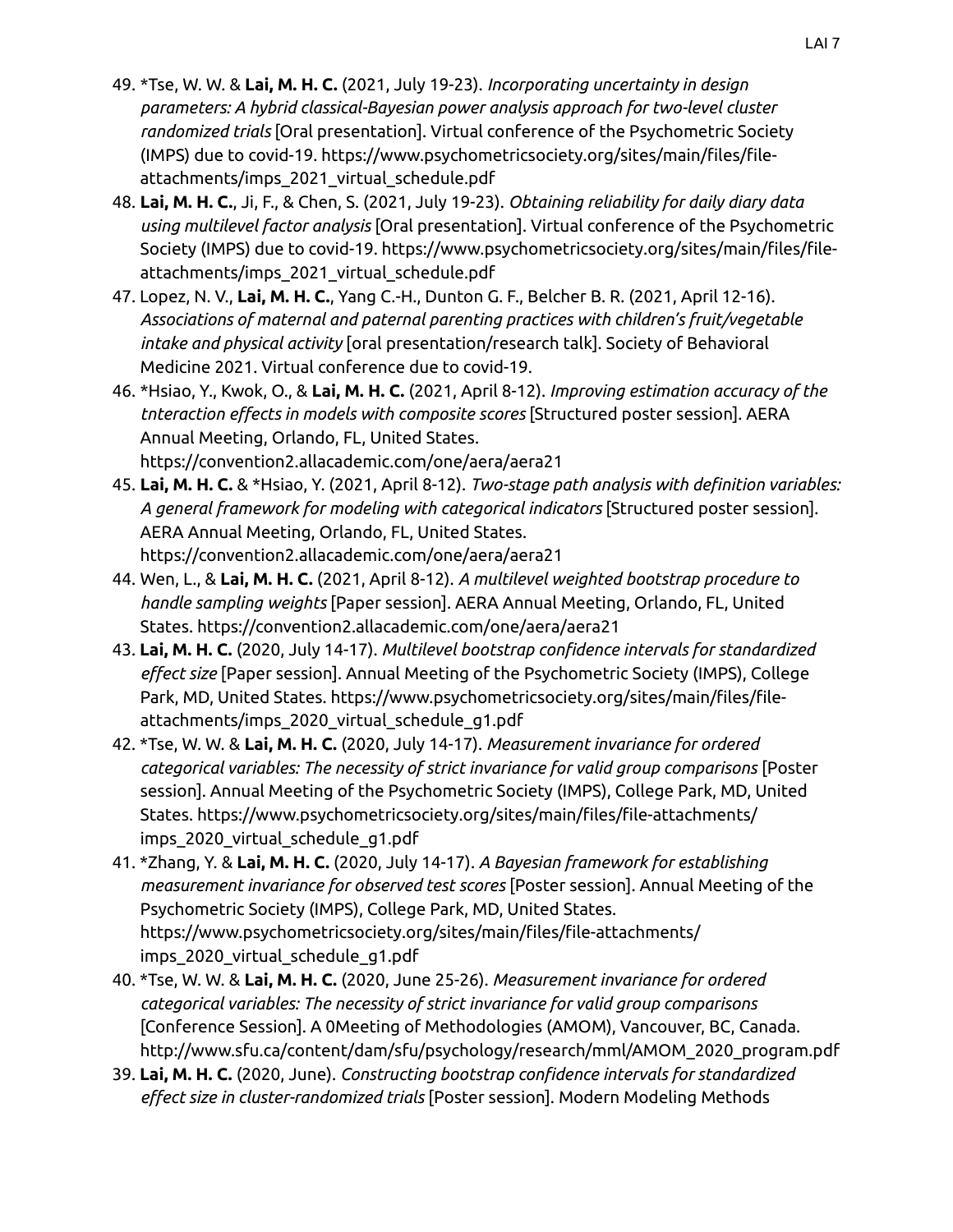Conference, Storrs, CT.

https://modeling.uconn.edu/wp-content/uploads/sites/1188/2020/02/M3\_2020\_Prelimina ry\_Schedule.pdf (Conference canceled)

- 38. \*Tse, W. W., & **Lai, M. H. C.** (2020, June). *Path to valid means comparisons: The necessity of strict measurement invariance for ordered categorical variables* [Paper session]. Modern Modeling Methods Conference, Storrs, CT, United States. (Conference canceled)
- 37. \*Zhang, Y., & **Lai, M. H. C.** (2020, June). *A Bayesian framework for establishing measurement invariance for observed test scores* [Poster session]. Modern Modeling Methods Conference, Storrs, CT, United States. (Conference canceled)
- 36. \*Liu, Y., **Lai, M. H. C.**, & Kelcey, B. (2020, April 17 21). *Comparing multiple indicators multiple causes (MIMIC) and alignment method for investigating measurement invariance with respect to a continuous variable* [Paper Session]. AERA Annual Meeting San Francisco, CA, United States. http://tinyurl.com/u5mhnmn (Conference Canceled)
- 35. \*Gold, A.I., **Lai, M. H. C.**, \*Tureson, K., & Thames, A.D. (2020, February). *Analysis of educational bias of the Montreal Cognitive Assessment (MoCA) using differential item functioning* [Conference presentation]. Annual meeting of the International Neuropsychological Society, Denver, CO, United States. https://www.the-ins.org/meetings/denver2020/
- 34. Hsiao, Y., Kwok, O., & , **Lai, M. H. C.** (2019, April). *Comparisons of reliability estimates for correcting measurement errors of the exogenous composites in interaction models*. Paper presented at the annual meeting of the American Educational Research Association, Toronto, ON.
- 33. Wu, A. M. S., **Lai, M. H. C.**, Yogo, M., & Yu, S. (2018, Nov). Being mindful or flexible? Investigation of associated factors with problematic online gaming among Asian university students. Paper presented at the International Congress of Behavioral Medicine, Santiago, Chile.
- 32. \*Liu, Y, & **Lai, M. H. C.** (2018, July). *Examining Bayesian approaches for investigating measurement invariance across two groups*. Poster presented at the annual meeting of the Psychometric Society, New York, NY.
- 31. Atari, M., Dehghani, M., Lai, M. H. C., & Graham, J. (2018, May). *Sex Differences in Moral Foundations: Evidence from 67 Countries*. Poster presented at the Association for Psychological Science Annual Convention, San Francisco, CA.
- 30. Kwok, O., **Lai, M. H. C.**, Tong, F., Lara-Alecio, R., Irby, B. J., Yoon, M., & Yeh, Y. (2018, April). *Analyzing complex longitudinal data in educational research: A demonstration with the project English language and literacy acquisition (ELLA) data using xxM*. Paper presented at the annual meeting of the American Educational Research Association, New York, NY.
- 29. **Lai, M. H. C.** (2018, April). *Confidence interval for standardized effect size in clusterrandomized trials: Comparing analytic and bootstrap methods.* Paper presented at the annual meeting of the American Educational Research Association, New York, NY.
- 28. **Lai, M. H. C.** & Kwok, O. (2018, March). Growth m*odels for time-varying cumulative classroom/teacher effects.* Paper presented at the Texas Universities' Educational Statistics and Psychometrics Meeting, College Station, TX.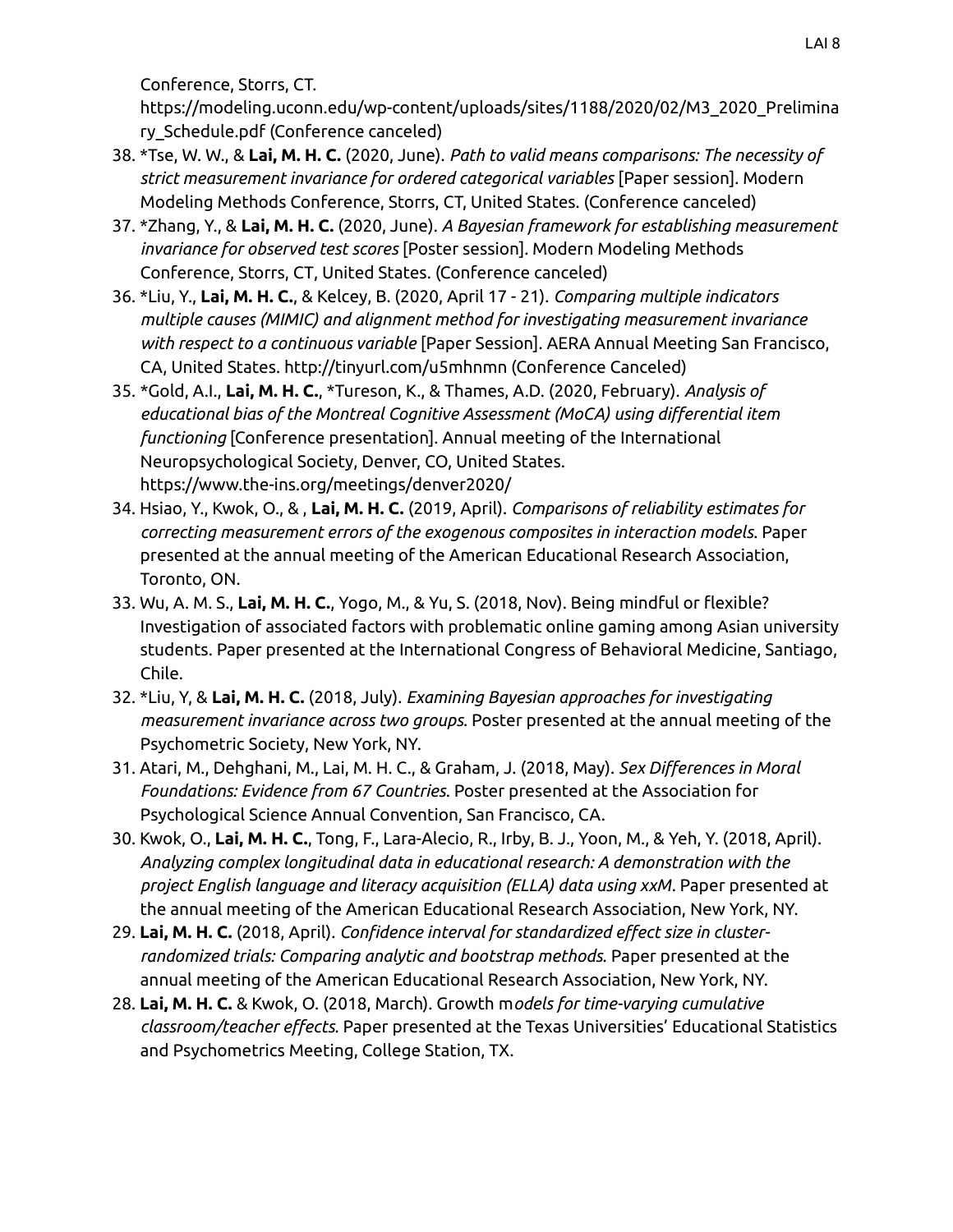- 27. **Lai, M. H. C.** & Kwok, O. (2018, March). *A Model for Time-Varying Cumulative Classroom/Teacher Effects on Students' Growth.* Paper presented at the Spring Conference of the Society for Research on Educational Effectiveness, Washington, DC.
- 26. Wu, A. M. S., Lai, M. H. C., & Yu, S. (2017, September). *Psychological need satisfaction, gaming motives, and Internet gaming disorder*. Paper presented at the 31st Conference of the European Health Psychology Society, Padova, Italy.
- 25. **Lai, M. H. C.**, & Zhang, J. (2017, April). *Evaluating fit-indexes for multivariate* t*-based structural equation modeling.* Paper presented at the annual meeting of the American Educational Research Association, San Antonio, TX.
- 24. **Lai, M. H. C.**, & Kwok, O. (2017, April). *Standardized mean difference for three-level partially nested data.* Paper presented at the annual meeting of the American Educational Research Association, San Antonio, TX.
- 23. **Lai, M. H. C.**, & Zhang, J. (2016, June). *The use of multivariate-t-based maximum likelihood for robust SEM*. Paper presented at the 4th Institute of Mathematical Statistics Asia Pacific Rim Meeting, Hong Kong.
- 22. Yoon, M., & **Lai, M. H. C.** (2016, June). *Testing factorial invariance with severely unbalanced samples*. Paper presented at the 4th Institute of Mathematical Statistics Asia Pacific Rim Meeting, Hong Kong.
- 21. Hsiao, Y. Y., Kwok, O., & **Lai, M. H. C.** (2016, April). *Modeling measurement error on interaction effect with items mean scores using structural equation modeling*. Paper presented at the annual meeting of the American Educational Research Association, Washington, DC.
- 20. **Lai, M. H. C.**, & Kwok, O. (2016, April). *Using design effects to determine the necessity of applying cross-classified random effects models*. Paper presented at the annual meeting of the American Educational Research Association, Washington, DC.
- 19. **Lai, M. H. C.**, & Kwok, O. (2016, March). *Design effects in cross-classified random effects models*. Paper presented at the Texas Universities' Educational Statistics and Psychometrics Meeting, College Station, TX.
- 18. Kwok, O., Yoon, M., **Lai, M. H. C.**, & Hsiao, Y. Y. (2015, July). *Partial measurement invariance then and now: Methodological aspects and practical implications*. Paper presented at the annual meeting of the Psychometric Society, Beijing, China.
- 17. **Lai, M. H. C.**, Kwok, O., Hsiao, Y. Y., & Cao, Q. (2015, April). *Finite population correction for two-level hierarchical linear modeling*. Paper presented at the annual meeting of the American Educational Research Association, Chicago, IL.
- 16. Wu, A. M. S., **Lai, M. H. C.**, & Tong, K. K. (2015, April). *Gambling refusal self-efficacy, attitude, injunctive norm and youth gambling in Macao*. Paper presented in The Third Asia Pacific Conference on Gambling & Commercial Gaming Research, Beijing, China.
- 15. Lara-Alecio, R., Tong, F., Irby, B. J., Guerrero, C. L., Lopez, T., **Lai, M. H. C.**, & Jimenez, D. D. (2015, April). *Third grade bilingual teachers' pedagogical differences during ESL block in a randomized control trial study*. Paper presented at the annual meeting of the American Educational Research Association, Chicago, IL.
- 14. **Lai, M. H. C.**, Kwok, O., Hsiao, Y. Y., & Cao, Q. (2015, March). *Finite population correction for two-level hierarchical linear modeling*. Paper presented at the Texas Universities' Educational Statistics and Psychometrics Meeting, Austin, TX.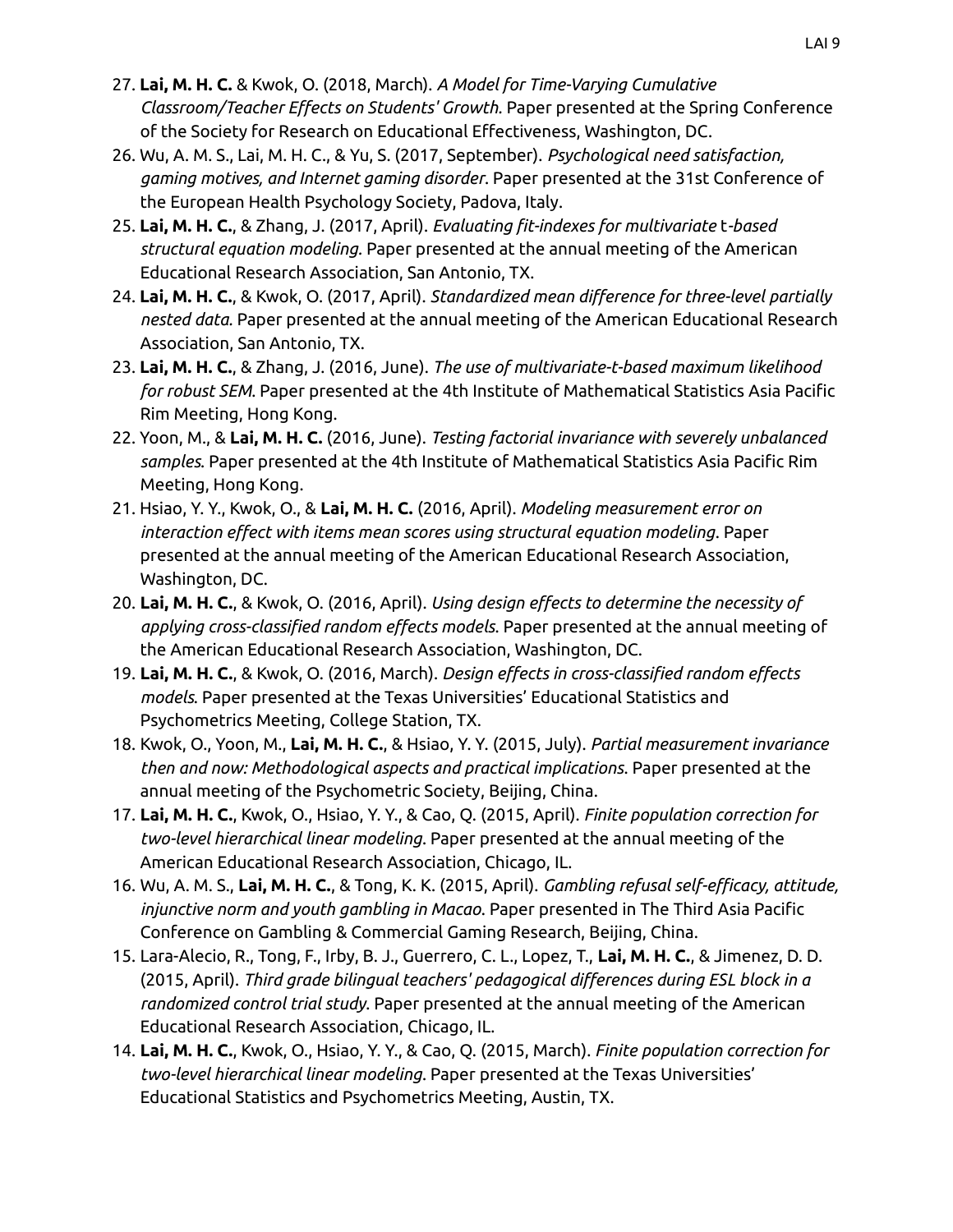- 13. **Lai, M. H. C.** (2014, November). *Bootstrap Confidence Intervals for Multilevel Effect Size*. Poster presented at the Conference "Advances in Multilevel Modeling for Educational Research", College Park, MD.
- 12. Cao, Q. & **Lai, M. H. C.** (2014, July). *Sensitivity of fit indices to test for cluster bias in multilevel data*. Paper presented at the 79th Annual Meeting of the Psychometric Society, Madison, WI.
- 11. Hsiao, Y. Y. & **Lai, M. H. C.** (2014, April). *The impact of partial measurement invariance on tests of moderation for single and multi-level data*. Paper presented at the annual meeting of the American Educational Research Association, Philadelphia, PA.
- 10. **Lai, M. H. C.** & Kwok, O. (2014, April). *Standardized mean difference in partially nested data*. Paper presented at the annual meeting of the American Educational Research Association, Philadelphia, PA.
- 9. **Lai, M. H. C.**, Tong, F., Yoon, M., Lara-Alecio, R., Irby, B. J., & Kwok, O. (2014, April). *Modeling cross-classified data with adequate within-subject variance-covariance structures: A lesson from the Project ELLA data*. Poster presented at the annual meeting of the American Educational Research Association, Philadelphia, PA.
- 8. Wu, A. M. S., **Lai, M. H. C.**, & Tong, K.-k. (2014, February). *Internet gambling: Participation and addiction in Macao*. Paper presented at the 5th International Gambling Conference (IGC2014), Auckland, New Zealand.
- 7. Wu, A. M. S., **Lai, M. H. C.**, & Tong, K. (2013, December). *Prevalence of gambling involvement and gambling disorder in Macao*. Paper presented at the Second Asia Pacific Conference on Gambling & Commercial Gaming Research (APCG2013), Kaohsiung, Taiwan.
- 6. **Lai, M. H. C.** & Kwok, O. (2013a, August). *Standardized mean difference in cross-classified random effect models*. Poster presented at the American Psychological Association annual convention, Honolulu, HI.
- 5. Wu, A. M. S., **Lai, M. H. C.**, Tong, K. K., & Tao, V. Y. K. (2013, July). *Application of the theory of planned behavior on gambling involvement among Chinese people*. Paper presented at the 13th European Congress of Psychology, Stockholm, Sweden.
- 4. **Lai, M. H. C.** & Kwok, O. (2013b, May). *The excuse of not using multilevel modeling: An investigation of the "design effect larger than two" rule*. Poster presented at the annual meeting of the American Educational Research Association, San Francisco, CA.
- 3. **Lai, M. H. C.** (2013, April). *Comparing Pearl's partial coefficient test with the other globaland local-fit measures in SEM*. Paper presented at the Texas Universities' Educational Statistics and Psychometrics Meeting, Austin, TX.
- 2. **Lai, M. H. C.** (2012, February). *A review of the panoply of univariate and multivariate effect size choices*. Paper presented at the annual meeting of the Southwest Educational Research Association, New Orleans, LA.
- 1. **Lai, M. H. C.** & Tong, K. (2010, June). 澳門市民的媒體使用及對傳媒公信力的評價 *[Macao citizen's habit of using mass media and evaluation on media credibility]*. Paper presented at the Conference on Macau's Ten-Year Development, Macau, China.

## **INVITED PRESENTATIONS**

**Advancing Quantitative Science with Monte Carlo Simulation**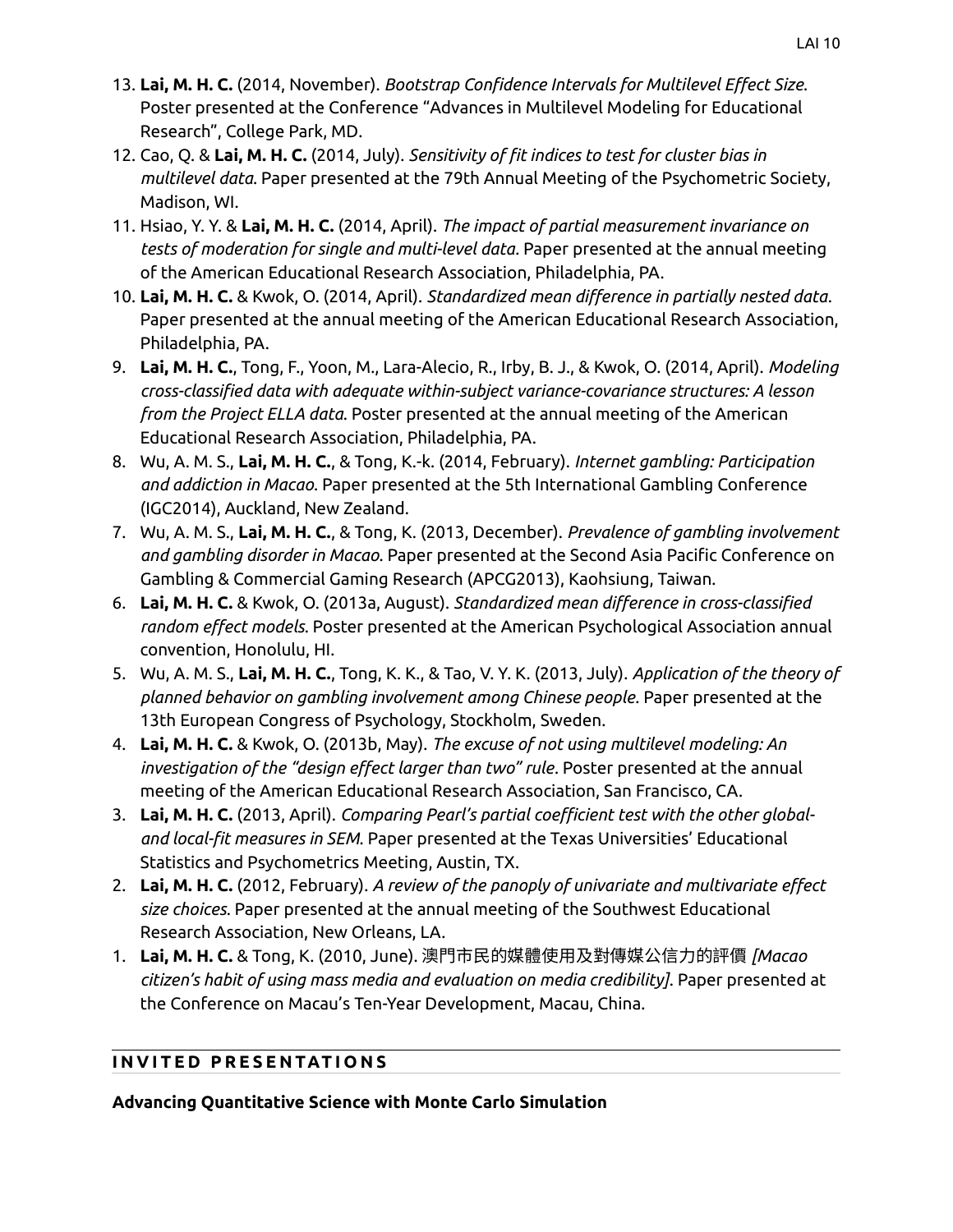Simulation Summer School, Psychology Postgraduate Affairs Group, the British Psychological Society 2021 June **Reliability of Composite Scores With Multilevel Data** Fordham University, NY 2021 May **Internal Consistency of Multilevel Data: Cluster Means, Centering, and Construct Meanings** Arizona State University, AZ 2020 Nov **Measurement Invariance Does Not Hold. Then What?** University of California at Davis, CA 2020 Mar **Advancing Quantitative Science with Monte Carlo Simulation** Texas A&M University, TX 2019 May **Using multilevel modeling with R**  University of Macau, Macau SAR 2018 Dec **Multilevel modeling: Introduction and recent advances for behavioral research,**  University of Macau, Macau SAR 2018 Dec **Introduction to Bayesian data analysis**, Texas A&M University, TX 2017 May **Practical understanding on application of structural equation modeling**, City University of Hong Kong, Hong Kong 2016 Jun

A 2.5-hour workshop invited by the Hong Kong Society of Behavioral Health

## **D E PA R T M E N TA L TA L K S**

| Can we trust test scores? A methodological discussion on the impact of measurement          |                     |
|---------------------------------------------------------------------------------------------|---------------------|
| invariance                                                                                  | 2017 Nov            |
| • Presentation at Power Friday, University of Cincinnati, OH                                |                     |
| Standardized mean difference in partially nested data                                       | 2016 Nov            |
| • Presentation at the Data Analytics Showcase & Networking Event, University of Cincinnati, |                     |
| <b>OH</b>                                                                                   |                     |
| Quantitative methods for interdisciplinary research                                         | 2016 April          |
| Presentation at the Best Practices in Research Meeting, University of Cincinnati, OH        |                     |
| Standardized mean difference in partially nested data                                       | 2015 Oct            |
| • Research presentation at the Quantitative and Mixed Methods Research Methodologies        |                     |
| (QMRM) Brown Bag, University of Cincinnati, OH                                              |                     |
| Doing Monte Carlo simulation studies with Mplus                                             | 2013 Jan & 2014 Jan |
| Presentation at Texas A&M University, TX                                                    |                     |
|                                                                                             |                     |
|                                                                                             |                     |

| <b>HONORS AND AWARDS</b>                              |      |  |
|-------------------------------------------------------|------|--|
| <b>Outstanding Reviewer</b>                           | 2020 |  |
| Journal of Educational and Behavioral Statistics      |      |  |
| American Educational Research Association, Division D | 2019 |  |
| Nominated for Early Career Award                      |      |  |
| <b>Distinguished Honor Graduate</b>                   | 2015 |  |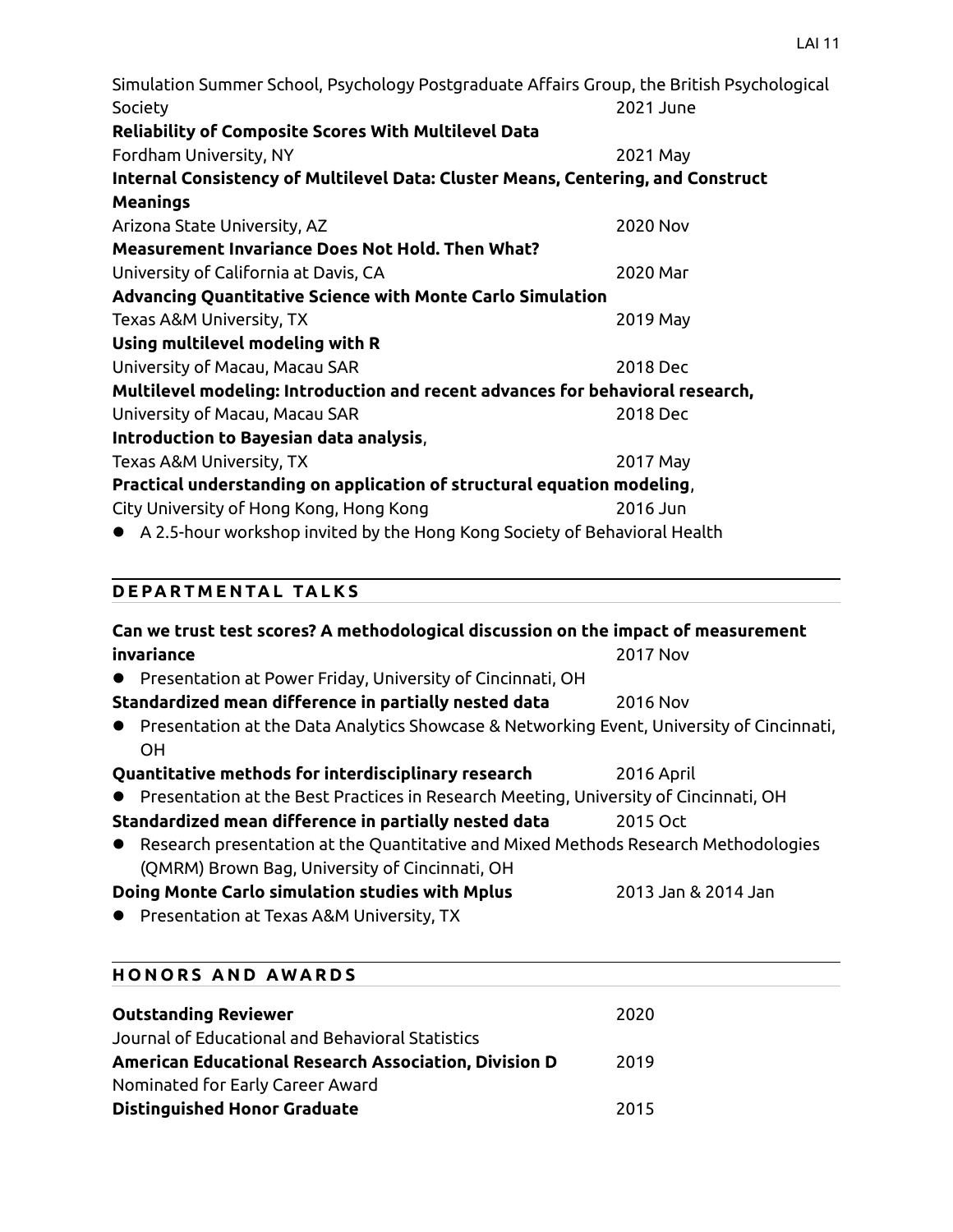| College of Education and Human Development, Texas A&M University                  |                    |
|-----------------------------------------------------------------------------------|--------------------|
| Travel Award to present at the Conference "Advances in Multilevel Modeling for    |                    |
| <b>Educational Research" at University of Maryland</b>                            | 2014               |
| The Society for Multivariate Experimental Psychology                              |                    |
| <b>Graduate Research Grant</b>                                                    | 2014               |
| College of Education and Human Development, Texas A&M University, for the project |                    |
| "Bootstrap Confidence Intervals for Multilevel Effect Size"                       |                    |
| <b>Graduate Travel Grant</b>                                                      | 2013, 2014, & 2015 |
| College of Education and Human Development, Texas A&M University                  |                    |
| <b>Outstanding Academic Paper Award</b>                                           | 2011               |
| University of Macau                                                               |                    |
| <b>Jorge Alvares Foundation Academic Prize</b>                                    | 2011               |
| University of Macau                                                               |                    |
| <b>Rector's Honor List</b>                                                        | 2011               |
| University of Macau                                                               |                    |

### **T E A C H I N G E X P E R I E N C E**

### **University of Southern California**, Los Angeles, CA

*Instructor* PSYC 314L – Experimental Research Methods (Evaluation: 3.45 / 4) PSYC 621L – Seminar in Quantitative Psychology (Multilevel Modeling) (Evaluation: 3.93 / 4) PSYC 621L – Seminar in Quantitative Psychology (Bayesian Data Analysis) (Evaluation: 3.84 / 4) PSYC 575L – Multilevel Modeling (Evaluation: 3.93 / 4)

### **University of Cincinnati**, Cincinnati, OH

*Instructor* (Instructor evaluation: 4.61 / 5)

EDST 8087 – Multilevel Models for Educational Studies

EDST 8075 – Bayesian Data Analysis

EDST 7082 – Getting Started With Multilevel Modeling

EDST 7011 – Statistical Data Analysis II

EDST 7010 – Statistical Data Analysis I

## **Texas A&M University**, College Station, TX

*Teaching Assistant*

EPSY 635 - Educational Statistics (Online)

EPSY 651 - Theory of Structural Equation Modeling

Teaching Evaluation: 4.83 / 5.00

EPSY 652 - Hierarchical Linear Modeling

EPSY 653 - Advanced Structural Equation Modeling

### **M E N T O R I N G E X P E R I E N C E**

*Current Ph.D. Students, Committee Chair*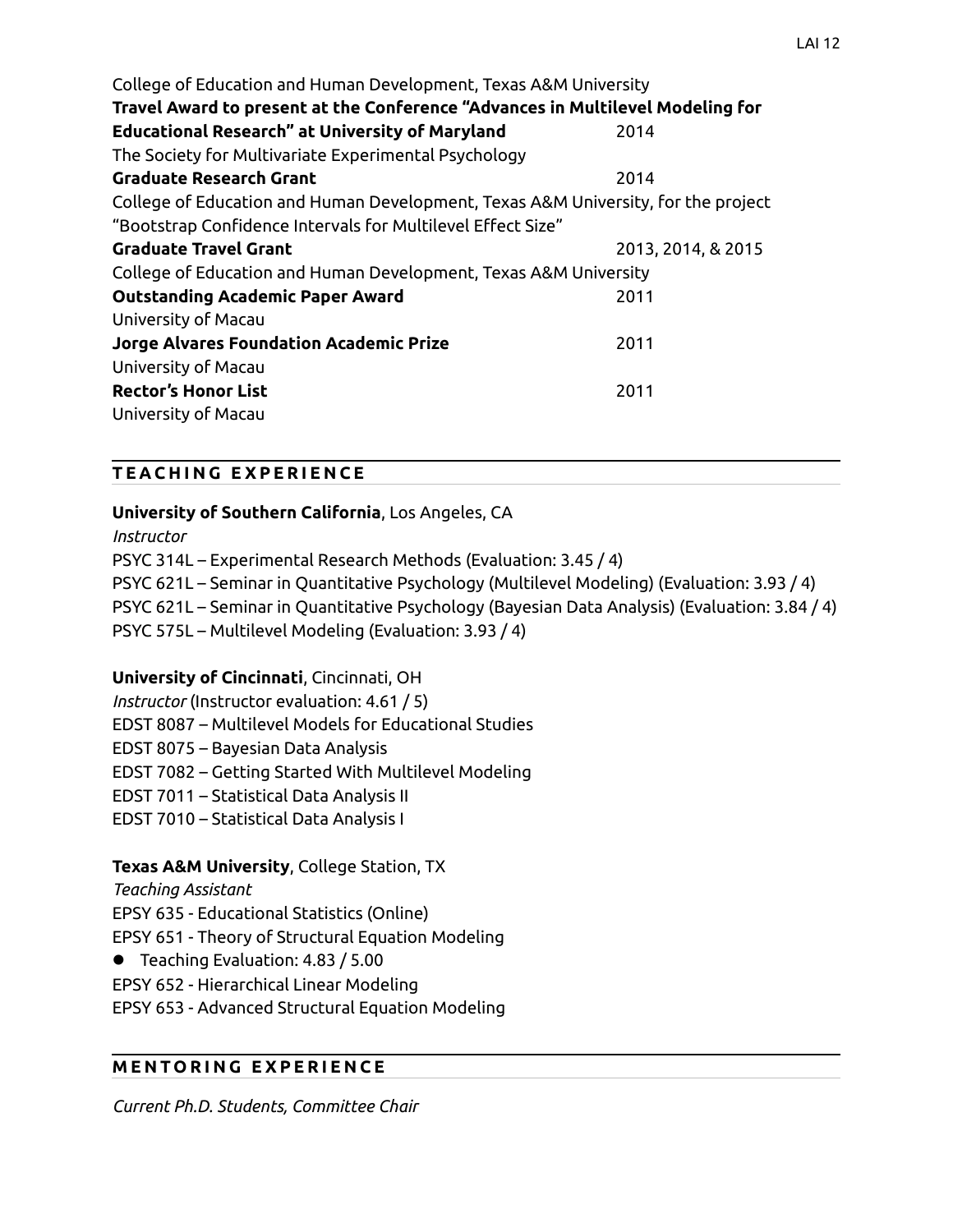Liu, Yuanfang, University of Cincinnati Ozcan, Meltem, University of Southern California Tse, Wing Yee (Winnie), University of Southern California Zhang, Yichi, University of Southern California Zhang, Gengrui (Jimmy), University of Southern California

*Current Ph.D. Students, Committee Member* Atari, Mohammad, University of Southern California Bello, Mariel, University of Southern California Byrd, Katie, University of Southern California Christie, Nina, University of Southern California Gold, Alaina, University of Southern California Jhaveri, Nina, University of Southern California Kennedy, Branden, University of Southern California Lai, Xu, University of Southern California Zhang, Lin (Lynn), University of Southern California

*Past Ph.D. Students, Committee Chair (Initial job placement)* Sunny, Cijy, University of Cincinnati (Lecturer [equivalent to Assistant Professor in US], Murdoch University, Murdoch, Western Australia)

*Past Ph.D. Students, Committee Member* Chen, Ching-Chen, University of Cincinnati Ho, Jean, University of Southern California Hoover, Joe, University of Southern California Hsiao, Yu-Yu, Texas A&M University Ji, Yuhong, Texas A&M University Khaled, Mona, University of Southern California O'Donnell, S. Casey, University of Southern California Zhao, Mengtian (Jessica), University of Southern California

*Past Master Students, Committee Member* McGee, Nathan, University of Cincinnati

#### **C O M P U T E R S K I L L S**

| Statistics:    | R, SAS, SPSS, Stata                                                    |
|----------------|------------------------------------------------------------------------|
| SEM:           | AMOS, LISREL, Mplus, R (lavaan, OpenMx, xxM)                           |
| Multilevel:    | HLM, R (lme4, nlme, brms), SAS (PROC MIXED), SPSS (MIXED),             |
|                | Stata (xtmixed)                                                        |
| Psychometrics: | IRTPRO, R (ltm, mirt), WinSteps                                        |
| Bayesian:      | JAGS, Stan, WinBUGS                                                    |
| Others:        | Ci3 CATI, C++, HTML & CSS, Julia, LaTeX, Linux, Markdown, Mathematica, |
|                | Octave, Python, SQL, TeleForm, Visual Basic                            |